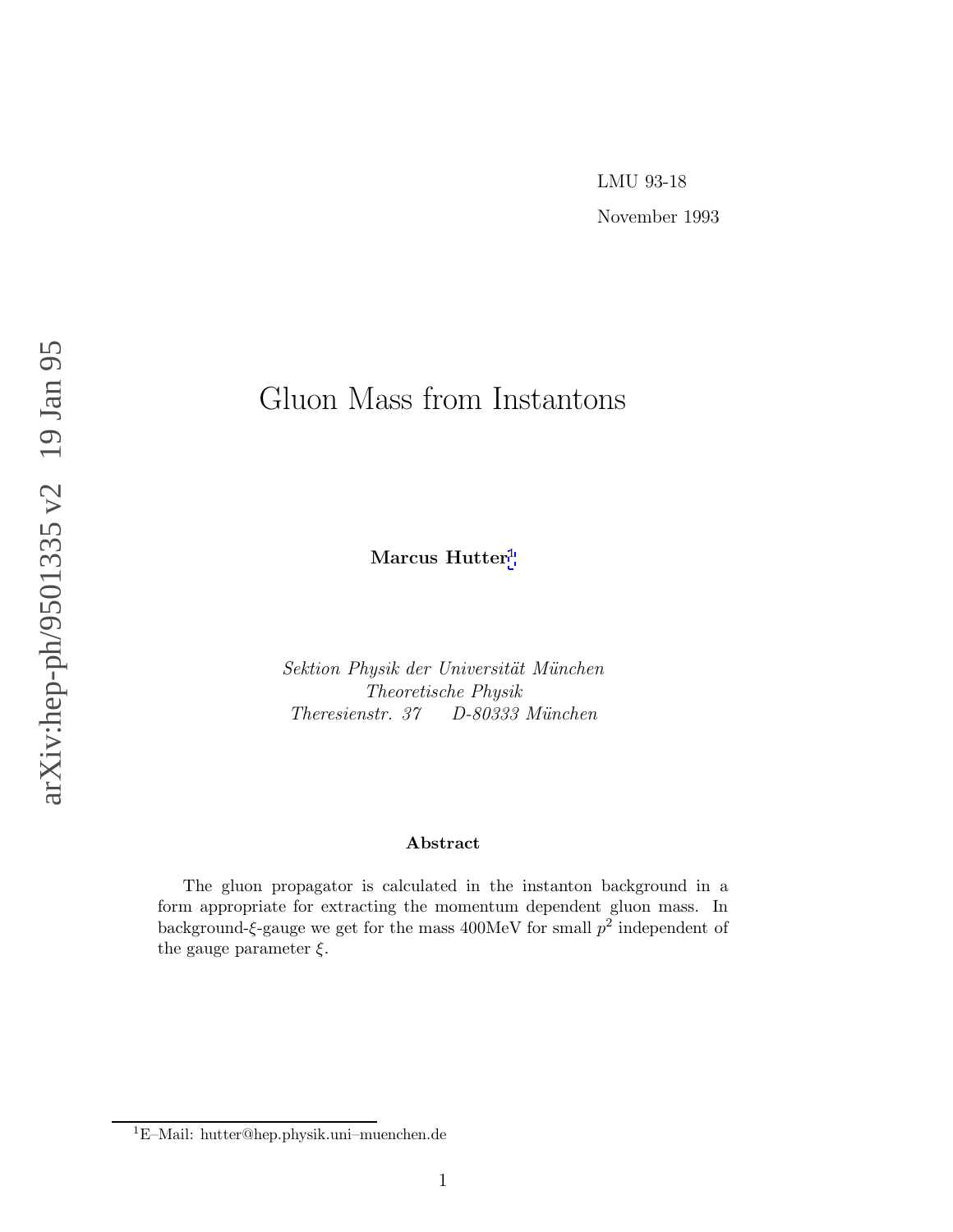#### <span id="page-1-0"></span>**1. Introduction**

In the following we will calculate the gluon propagator for different gauges. In background  $\xi = 1$  gauge it has the simple form  $S_{\mu\nu}^{ab} = \delta^{ab} g_{\mu\nu} / (p^2 - M(p)^2)$ . In section 2 we will extract the inverse propagator from the terms quadratic in the fluctuations around a background field. In section 3 we will average this expression over relevant background fields and expand it for large momentum in a way to get the gluon mass  $M(p)$ . In section 4 we explicitly calculate  $M_1 = M(p = \infty) = 420$ MeV in the instanton background. We will also see that there are further terms which do not vanish at large momentum but are more difficult to calculate. To get reliable results for large as well as for small momentum we make in section 5 an cluster expansion in the instanton density. For this purpose we need the gluon propagator in the 1 instanton background. The relevant formulas to construct this propagator are listed in section 6. Because it is a bit lengthy we will restrict ourself in section 7 to the case of small momentum. Till now as far as I know the instanton background is only treated at the classical level except for a calculation of the one loop action in the instanton background. This work should be seen as a first step to calculate gluonic quantum fluctuations around the instanton background and the simplest object to play with is the propagator. For high energies there are tools like operator product expansion with instantons included indirectly in the condensates [\[6](#page-12-0)]. This is another reason for the restriction to small momentum.

#### **2. Gluon Propagator**

The first task to obtain a formal expression for the gluon propagator in a background field is to expand  $\mathcal{L}_{QCD}[\bar{A}+B]$  in the fluctuations  $B^a_\mu$  around our background  $\bar{A}^a_\mu$ . The term quadratic in  $B^a_\mu$  is then by definition the inverse gluon propagator. For  $\bar{A}^a_\mu$  we will later use our instanton gas. We will use the QCD-Lagrangian

$$
\mathcal{L}_{QCD} = \frac{1}{4g^2} G^a_{\mu\nu} G^{\mu\nu}_a \quad , \quad G^a_{\mu\nu}(A) = \partial_\mu A^a_\nu - \partial_\nu A^a_\mu + f_{abc} A^b_\mu A^c_\nu
$$

where we have rescaled the fields in such a way that the coupling-constantdependence is in front of  $\mathcal{L}$ . We will entirely work in Euclidian space with metric  $\delta_{\mu\nu}$  instead of  $g_{\mu\nu}$  because instantons do not make sense in Minkowski space. At the very end we can simply rotate back to Minkowski space. With these conventions

$$
g^{2}\mathcal{L}_{QCD}(\bar{A}+B) = \frac{1}{4}G_{\mu\nu}^{a}(\bar{A}+B)G_{a}^{\mu\nu}(\bar{A}+B) =
$$

$$
= \frac{1}{4}\overline{G}_{\mu\nu}^{a}\overline{G}_{a}^{\mu\nu} + \overline{B_{\mu}^{a}\overline{D}_{\nu}^{ab}\overline{G}_{a}^{\mu\nu}} + \frac{1}{2}\overline{B_{\mu}^{a}(-\overline{D}_{\rho}^{ac}\overline{D}_{\rho}^{cb}\delta_{\mu\nu} - 2f_{acb}\overline{G}_{\mu\nu}^{c} + \overline{D}_{\mu}^{ac}\overline{D}_{\nu}^{cb})B_{\nu}^{b} +
$$

$$
+ \underbrace{f_{abc}B_{\mu}^{b}B_{\nu}^{c}\overline{D}_{\mu}^{ad}B_{\nu}^{d}}_{O(B^{3})} + \underbrace{1}_{O(B^{3})}\underbrace{f_{abc}B_{\mu}^{b}B_{\nu}^{c}f_{ade}B_{\mu}^{d}B_{\nu}^{e}}_{O(B^{4})} + \partial_{\mu}(\ldots) , \qquad (1)
$$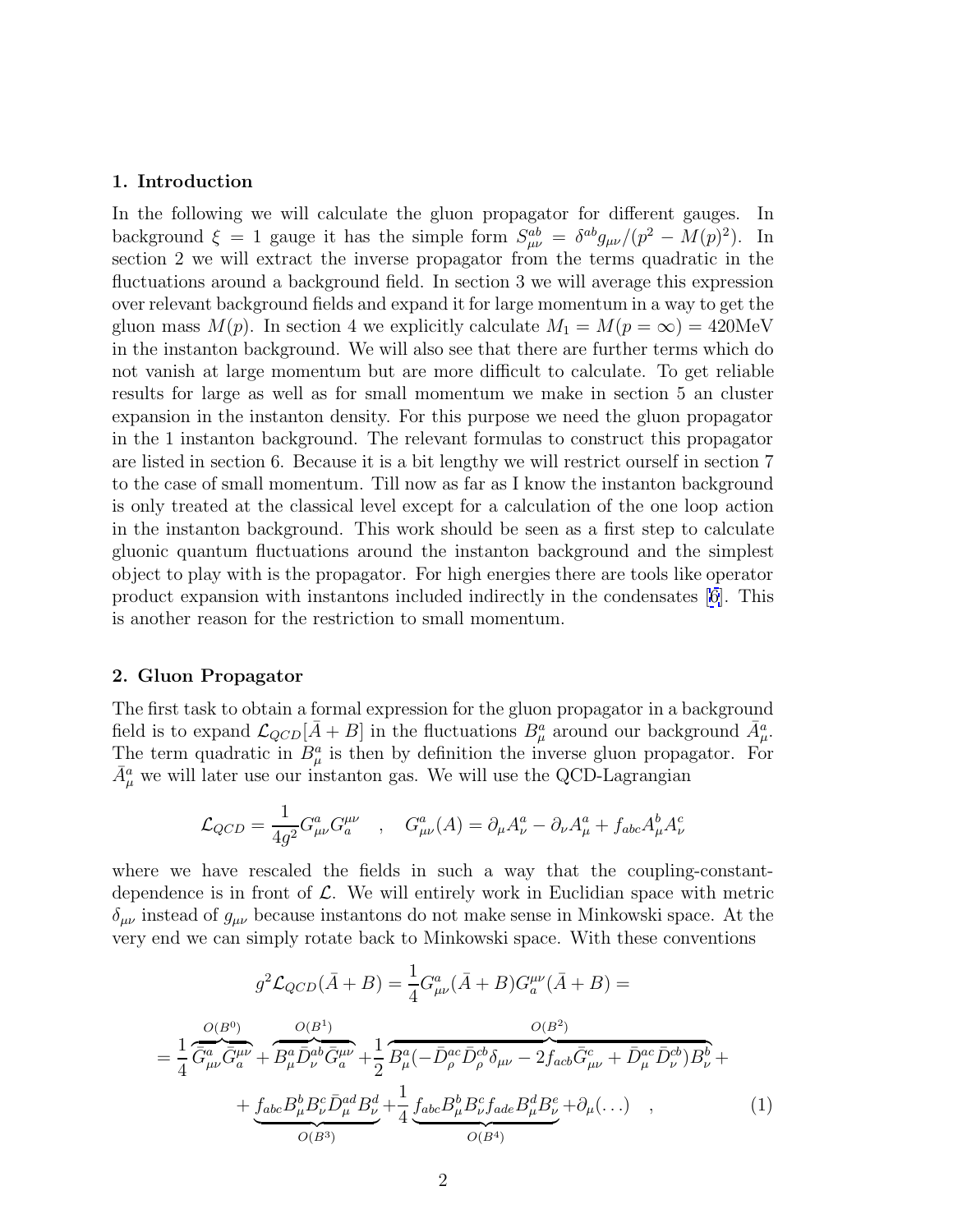<span id="page-2-0"></span>where  $\bar{D}^{ab}_{\mu} = \partial_{\mu}\delta_{ab} + f_{acb}\bar{A}^c_{\mu}$  is the covariant derivative with  $\bar{A}$  inserted instead of A; similarly  $\tilde{G}^a_{\mu\nu} = G^a_{\mu\nu}(\bar{A})$ . As usual the terms which are total derivatives disappear after integrating  $\mathcal{L}$ . We see that if A solves the equation of motion the linear term vanishes, as it should be. If we choose background gauge  $\bar{D}_{\nu}^{ac}B_{\nu}^c=0$  the last term of the  $O(B^2)$ -contribution vanishes. Now we can read the inverse gluon propagator from the terms quadratic in  $B$  (from now on we will omit the bars over  $A, G$  and D because the unbared objects won't be needed further):

$$
(S^{-1})^{ab}_{\mu\nu} = \frac{1}{g^2} (-D^{\alpha c}_{\rho} D^{\alpha b}_{\rho} \delta_{\mu\nu} - 2f_{acb} G^{c}_{\mu\nu}) \quad . \tag{2}
$$

We will also omit the  $1/g^2$  in front of the propagator which is a result of the rescaling of fields anyway. For further manipulations some abbreviations are useful:

$$
G_{\mu\nu} = F^c G^c_{\mu\nu} , A_{\mu} = F^c A^c_{\mu} ,
$$
  
\n
$$
(F^c)_{ab} = i f_{acb} , [F^a, F^b] = i f_{abc} F^c , tr_c F^a F^b = N_c \delta^{ab} , N_c = 3 ,
$$
  
\n
$$
(\hat{P}_{\mu})^{ab} = i D^{\alpha b}_{\mu} , \hat{p}_{\mu} = i \partial_{\mu} , \hat{P}_{\mu} = \hat{p}_{\mu} + A_{\mu} ,
$$
  
\n
$$
\hat{p}_{\mu} X = [\hat{p}_{\mu}, X] + X \hat{p}_{\mu} = i (\partial_{\mu} X) + X \hat{p}_{\mu} .
$$
\n(3)

The last equation has only been quoted to show that  $\hat{p}$  and  $\hat{P}$  will be used in operator sense.  $F^a$  are the generators in adjoint representation and  $f_{abc}$  are the structure constants of the color gauge group  $SU(N_c)$ . With these abbreviations we can now write

$$
S_{\mu\nu}^{-1} = \hat{P}^2 \delta_{\mu\nu} + 2i G_{\mu\nu} = (\hat{p}^2 + \hat{p} \cdot A + A \cdot \hat{p} + A^2) \delta_{\mu\nu} + 2i G_{\mu\nu} = (S_0^{-1} + V)_{\mu\nu} ,
$$
  

$$
S_{\mu\nu}^0 = \delta_{\mu\nu}/\hat{p}^2 , \quad V_{\mu\nu} = (A^2 + \hat{p} \cdot A + A \cdot \hat{p}) \delta_{\mu\nu} + 2i G_{\mu\nu} .
$$
 (4)

 $S_0$  is the free gluon propator with no background and V can be interpreted as an interaction potential caused by the background. The QCD-Lagrangian in the background [1](#page-1-0) can be written in another form more suitable for ordinary perturbation theory:

$$
g^2 \mathcal{L}_{QCD} = \frac{1}{4} G^a_{\mu\nu}(B) G^{\mu\nu}_a(B) + \frac{1}{2} B^a_{\mu} V^{ab}_{\mu\nu} B^b_{\nu} + f_{abc} f_{acd} B^b_{\mu} B^c_{\nu} B^d_{\nu} \bar{A}^{\mu}_e \tag{5}
$$

The terms independent and linear in B has been omitted because for a given background the first term is irrelevant and the second can be deleted by shifting B. To determine the weight of a specific background they are of course the most important terms. The Feynman graphs of the additional terms (with g recovered) are depicted in figure. It should be noted that for small coupling constant  $g$  the second graph can be treated perturbatively but not the first. So our main concentration lies on the first term.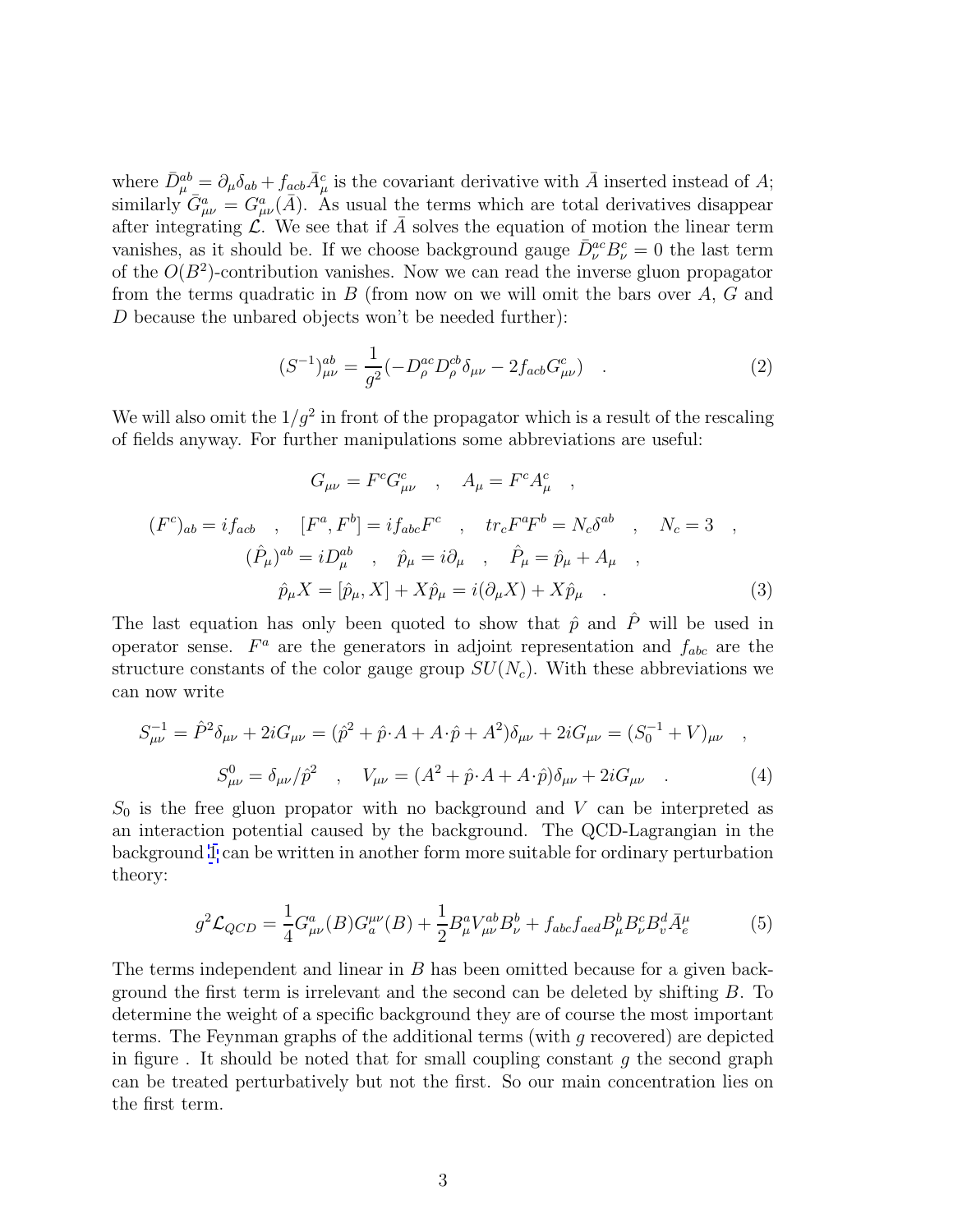<span id="page-3-0"></span>

Figure 1: Feynman rules for gluons in a background

#### **3. Propagator in Statistical Background**

The next step is to use some approximation scheme to calculate the propagator

$$
S = (S_0^{-1} + V)^{-1} = S_0(\mathbb{1} + T)^{-1} \quad , \quad T = VS_0 \quad . \tag{6}
$$

For large momentum  $p$ ,  $S_0$  and therefore T are small and we can expand S in powers of  $T$ :

$$
S = S_0(1 - T + T^2 - T^3 + \dots) \tag{7}
$$

Note that  $S(x, y) = \langle x|S|y \rangle$  is generally not invariant under translations and rotations because the background  $A_\mu$  and therefore T are not. Actually we are not interested in the propagator for a particular background configuration, but only in the average over all relevant configurations. Here we do not mean the functional integration over quantum fluctuations around the empty vacuum, but fields other than the perturbative  $A_{\mu} = 0$ -vacuum which minimize the action  $\int \mathcal{L} dx$ .

$$
\overline{S} = S_0(\mathbb{1} - \overline{T} + \overline{T^2} - \overline{T^3} + \ldots) , \qquad (8)
$$

where the bar denotes averaging over relevant configurations. Details are specified below. If the background is statistically invariant under translations then  $\overline{S}$  is translationally invariant and therefore diagonal in momentum space  $\overline{S}(p,q) = \langle p|\overline{S}|q \rangle =$  $\overline{S}(p)\delta(p-q)$ . If we would evaluate the terms in the series we would get an expansion of  $\overline{S}$  in the form

$$
\overline{S}(p) = 1/p^2 + c_1/p^4 + c_2/p^6 + \dots \tag{9}
$$

and the pole remains at zero — and gets even worse with higher terms. What we want is  $\overline{S}$  in a form like  $\overline{S}(p)=(p^2 + M(p)^2)^{-1}$  with  $M(p)$  bounded for large and small  $p$  and interpreted as momentum dependend gluon mass<sup>2</sup>. So let's invert  $(8)$ 

$$
\overline{S}^{-1} = \hat{p}^2 + M(\hat{p})^2 = (\mathbb{1} - \overline{T} + \overline{T^2} - \overline{T^3} + \ldots)^{-1} S_0^{-1}
$$
(10)

<sup>&</sup>lt;sup>2</sup> The " + " in front of M will change to the more familiar "  $-$  " when we rotate back from Euclidian space to Minkowski space.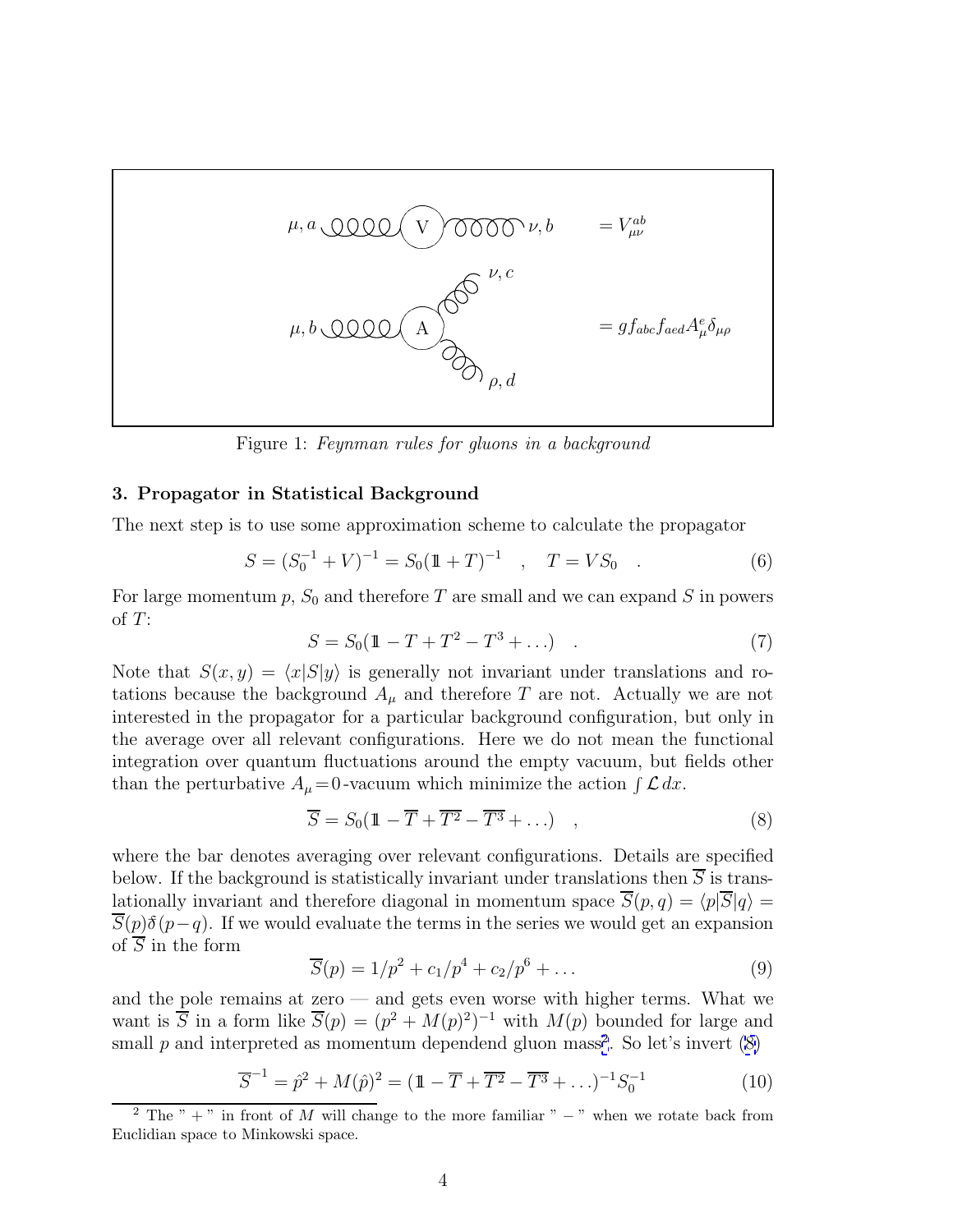<span id="page-4-0"></span>and expand it once again in  $T$ . Without averaging this would just be a geometrical series which, expanded, would give the original formula  $S^{-1} = S_0^{-1} + V$ . With averaging the different terms are now in no relation and expanding and sorting with respect to powers of T yields

$$
\overline{S}^{-1} = (\mathbb{1} + \overline{T} - (\overline{T^2} - \overline{T}^2) + (\overline{T^3} - \overline{T} \overline{T^2} - \overline{T^2} \overline{T} + \overline{T}^3))S_0^{-1} + O(T^4)
$$
\n
$$
= S_0^{-1} + \overline{V} - (\overline{VS_0V} - \overline{VS_0V}) + \dots
$$
\n
$$
= S_0^{-1} + M^2, \quad M^2 = M_1^2 - M_2^2 + \dots, \quad M_1^2 = \overline{V}, \quad M_2^2 = \overline{VS_0V} - \overline{VS_0V}.
$$
\n(11)

In the next section we introduce the concepts of instanton gas calculation to determine  $M_1$ , which is actually very simple.

### **4. First Order Gluon Mass**

The classical approximation to a quantum theory in the language of path integrals is to consider only the configurations which minimize the classical Euclidian action S. In QED there is only one minimum, namely  $A_{\mu} = 0$ , but in QCD there are other local minima, called instantons:

$$
A_{I\mu}^a(x) = O_I^{ab} \eta_{b\mu\nu}^I \frac{(x - z_I)_{\nu}}{(x - z_I)^2} \frac{2\rho^2}{(x - z_I)^2 + \rho^2} , \qquad (12)
$$

$$
\eta_{a\mu\nu}^{I} = \overline{\eta}_{a\mu\nu} = \epsilon_{a\mu\nu4} - \frac{1}{2} \epsilon_{abc} \epsilon_{bc\mu\nu} \quad \text{for instantons} \quad ,
$$
  

$$
\eta_{a\mu\nu}^{I} = \eta_{a\mu\nu} = \epsilon_{a\mu\nu4} + \frac{1}{2} \epsilon_{abc} \epsilon_{bc\mu\nu} \quad \text{for anti-instantons} \quad .
$$

 $A_{I\mu}^a$  is an (anti)instanton of size  $\rho$  at position  $z_I$  in singular gauge and orientation  $O_I$ , where  $O_I$  is a rotation matrix in the adjoint representation of  $SU(N_c)$ .  $\eta_{a\mu\nu}$  are the 't Hooft-symbols with some properties given in the appendix of [\[2\]](#page-11-0). Whereas the single instanton is an exact solution of the equation of motion  $D_{\mu}^{ab}G_{\mu\nu}^{b}=0$ , the multi-instanton-field  $A = \sum_{I} A_{I}$  minimizes S only approximatly, but nevertheless gives a significant contribution to the functional integral. Quantum fluctuations around the instanton renormalize the action  $S = 8\pi^2/q^2$  and make small instantons less important because the QCD coupling constant g decreases for small distances [\[2](#page-11-0)]. Repulsion between instantons do not allow too large instantons [\[3](#page-11-0)], [\[4](#page-12-0), A]. So there is a narrow region of allowed values for the instanton radius and I will use an average radius  $\rho$  in my calculations. The second parameter we need is the instanton density n which must be determined experimentally from the gluon condensate  $[6]$  $[6]$ . The ratio  $L_0/\rho$  is calculated in [[3](#page-11-0)], [\[4\]](#page-12-0):

$$
n = N/V_4 = 1/L_0^4 = \frac{1}{32\pi^2} \langle G_{\mu\nu}^a G_a^{\mu\nu} \rangle = (200 \text{MeV})_{exp.}^4 \quad , \quad L_0/\rho = 3.2_{theor.} \tag{13}
$$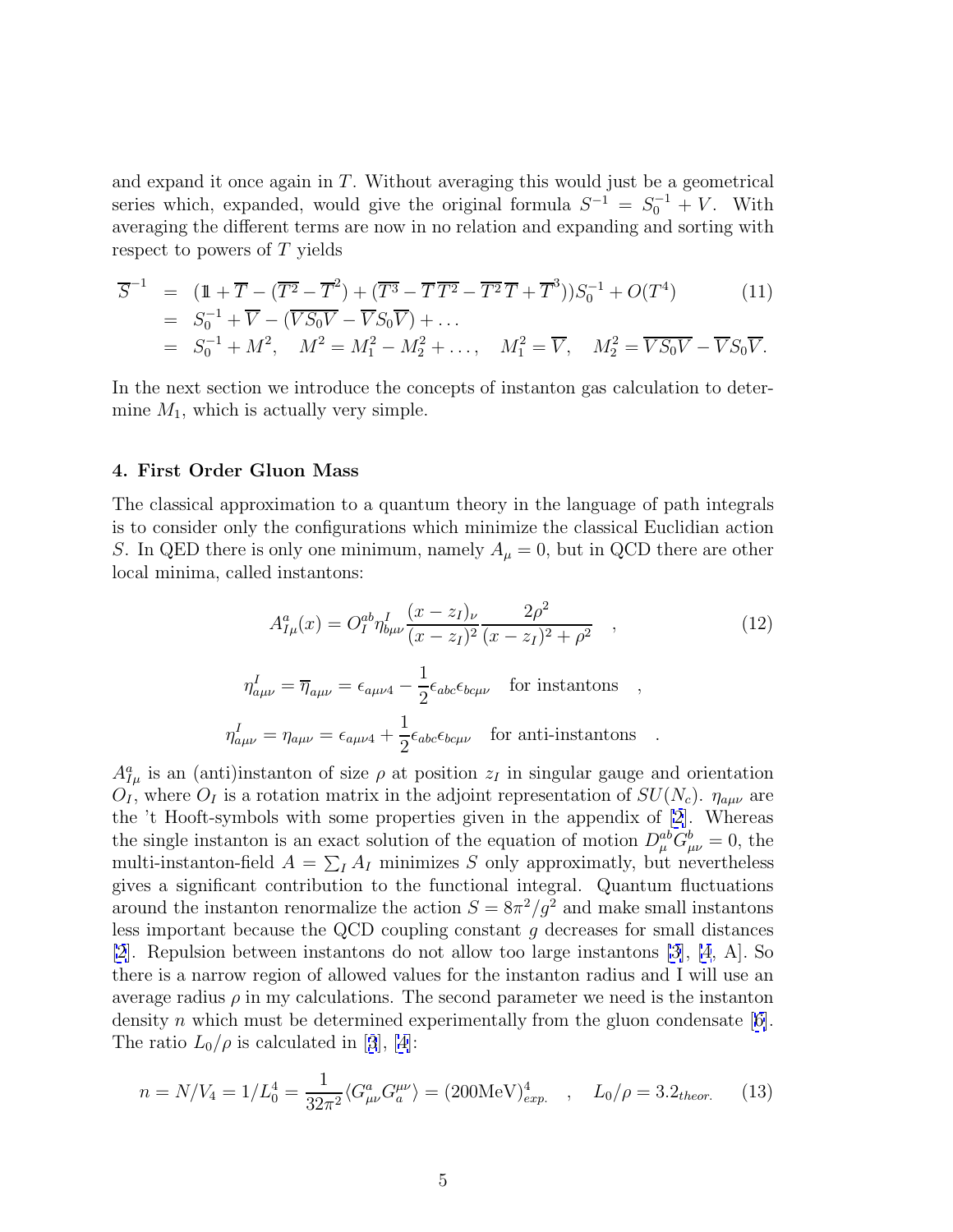Now we plug the N-(anti)instanton-field

$$
A = \sum_{I=1}^{N} A_I \tag{14}
$$

in our expressions for the gluon propagator [\(11\)](#page-4-0). To do this we must average some functions  $f(A)$  of A like in  $\overline{V}$ . We will use the instanton gas approximation without interactions between instantons. The whole effects of interactions are summarized in the values of  $L_0$  and  $\rho$ . So the position and orientation are equally distributed and independent for different instantons:

$$
\overline{f(A)} = \prod_{I=1}^{N} \frac{1}{V_4} \int d^4 z_I \int dO_I f(A) , \qquad (15)
$$

where  $\frac{1}{V_4} \int dz_I$  averages over the position of instanton I contained in a large box of volume  $V_4$ .  $\int dO_I$  is the Haar-measure and averages over the group of orientations

$$
\int dO 1 = 1 \quad , \quad \overline{O^{ab}} = \int dO O^{ab} = 0 \quad ,
$$

$$
\overline{O^{ab}O^{cd}} = \int dO O^{ab} O^{cd} = \frac{1}{N_c^2 - 1} \delta^{ac} \delta^{bd}.
$$
(16)

We now can easily calculate  $\overline{V}_{\mu\nu} = (\overline{A^2} + \hat{p} \cdot \overline{A} + \overline{A} \cdot \hat{p})\delta_{\mu\nu} + 2i \overline{G}_{\mu\nu}$ :

$$
\overline{A^a_\mu} = N \overline{A^a_{I\mu}} = N \overline{O^{ab}} \cdot \ldots = 0 \quad \text{and} \quad \overline{G^a_{\mu\nu}} = 0 \tag{17}
$$

because  $G^a_{\mu\nu}$  is antisymmetric in the Lorentz indices and Lorentz invariant<sup>3</sup> after averaging, which is impossible.

$$
\overline{A^2} = \sum_{I=1}^N \overline{A_I^2} + \sum_{I \neq J} \overline{A_I A_J} = N \overline{A_I^2} + N(N-1) \overline{A_I A_J} = N \overline{A_I^2} ,
$$

where we have used the fact that different instantons are independent and (17). Inserting now the specific form of the instanton we yield

$$
\overline{(A^2)_{ab}} = \frac{N}{V_4} \int dz_I \int dO \, i f_{acd} A^c_{I\mu} i f_{deb} A^e_{I\mu}
$$
\n
$$
= -\frac{N}{V_4} f_{acd} f_{deb} \overline{O^{cf} O^{eg}} \eta^I_{f\mu\nu} \eta^I_{g\mu\rho} \int d^4 z \frac{z_{\nu} z_{\rho}}{z^4} \left(\frac{2\rho^2}{z^2 + \rho^2}\right)^2
$$
\n
$$
= \frac{12\pi^2 N_c}{N_c^2 - 1} n\rho^2 \delta_{ab} , \quad n = \frac{N}{V_4} = \text{instanton density} \tag{18}
$$

<sup>&</sup>lt;sup>3</sup>Precisly we should say  $O(4)$  invariant because we are in Euclidian space.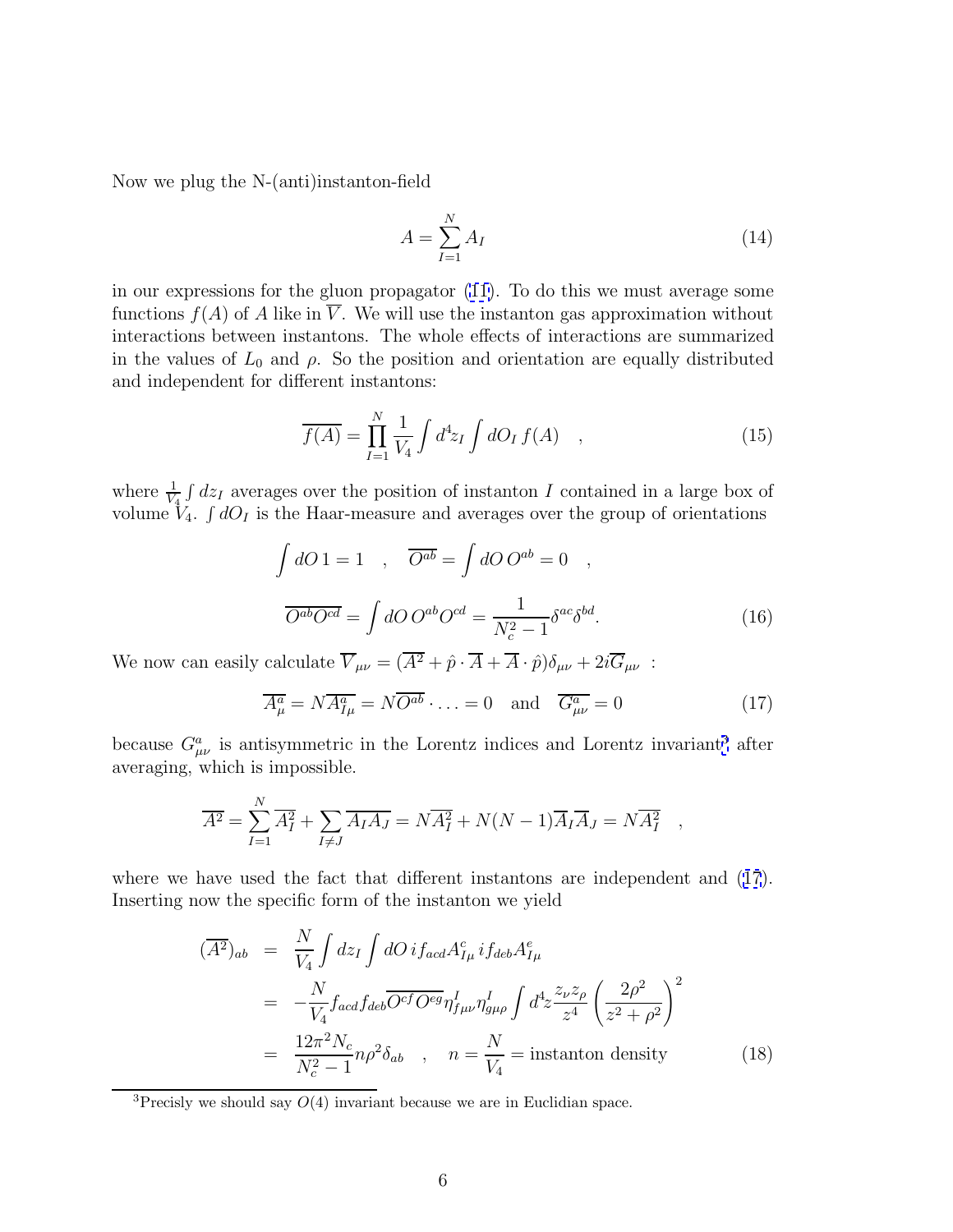<span id="page-6-0"></span>where we have used  $f_{acd}f_{dcb} = -N_c\delta_{ab}$  and  $\eta_{a\mu\nu}^I \eta_{a\mu\rho}^I = 3\delta_{\nu\rho}$ . Inserting this into  $M_1^2 = \overline{V} = \overline{A^2}$  we get

$$
M_1 = \sqrt{\frac{12\pi^2 N_c}{N_c^2 - 1}} (\rho/L_0) L_0^{-1} \approx 2.1 L_0^{-1} = 420 \,\text{MeV}
$$
 (19)

Unfortunately  $M_2$  also contains terms which survive the large  $p$  limit. To see this one can count the number of  $\hat{p}'s$  occuring in  $M_2^2$  which will give us the dominant behaviour of  $M_2^2$  for large p.  $\overline{V}S_0\overline{V} = M_1^4/p^2$  vanishes for large p but in principle V contains a  $\hat{p}$  in the nominater  $(\hat{p}A)$  and  $S_0 = 1/\hat{p}^2$  and  $\overline{VS_0V}$  could be finite for large p. To be more definite consider

$$
VS_0V = (pA + Ap)S_0(pA + Ap) + \text{other terms} = 4A_\mu \frac{p_\mu p_\nu}{p^2}A_\nu + \dots
$$

where we have used  $[p, A_I] = i \partial_\mu A_I^\mu = 0$ .

$$
\langle x|VS_0V|y\rangle = 4A_\mu(x)\langle x|\frac{p_\mu p_\nu}{p^2}|y\rangle A_\nu(y) + \dots
$$

From  $\delta_{\mu\nu}\langle x|p_\mu p_\nu /p^2|y\rangle = \langle x|y\rangle = \delta(x-y)$  we can conclude that  $\langle x|p_\mu p_\nu /p^2|y\rangle =$  $\frac{1}{4}\delta_{\mu\nu}\delta(x-y)$  + traceless terms.

$$
\langle x|VS_0V|y\rangle = A_\mu(x)A_\mu(x)\delta(x-y) + \ldots = \langle x|A^2|y\rangle + \ldots
$$

So  $M_2^2 = \overline{A^2} + \ldots = M_1^2 + \ldots$  contains a term which fully cancels  $M_1^2$  calculated above. In the next section we use an approximation which overcomes this problem but actually restrict ourself in a calculation for small p.

#### **5. Propagator in statistical Background (Expansion in Instanton Density)**

In this section we will make an expansion of the gluon propagator in the instanton density n which will be valid for all euclidian momenta p especially for small  $p$ .

The average of an arbitrary power of the 1-instanton field is proportional to the inverse volume  $\overline{A_I^n} \sim \frac{1}{V}$  for  $n \geq 1$ . So, for example, the expansion of the square of the multi-instanton configuration in the instanton density is

$$
\overline{A^2} = \sum_{I=1}^{N} \overline{A^2} + \underbrace{N\overline{A_I}}_{O(n)} \underbrace{(N-1)\overline{A_I}}_{O(n)} = \underbrace{N\overline{A_I^2}}_{O(n)} + O(n^2)
$$
\n(20)

and more general

$$
\overline{A^n} = N\overline{A_I^n} + O(n^2) \quad , \quad \overline{V^n} = N\overline{V_I^n} + O(n^2) \quad \text{for} \quad n \ge 1,
$$
 (21)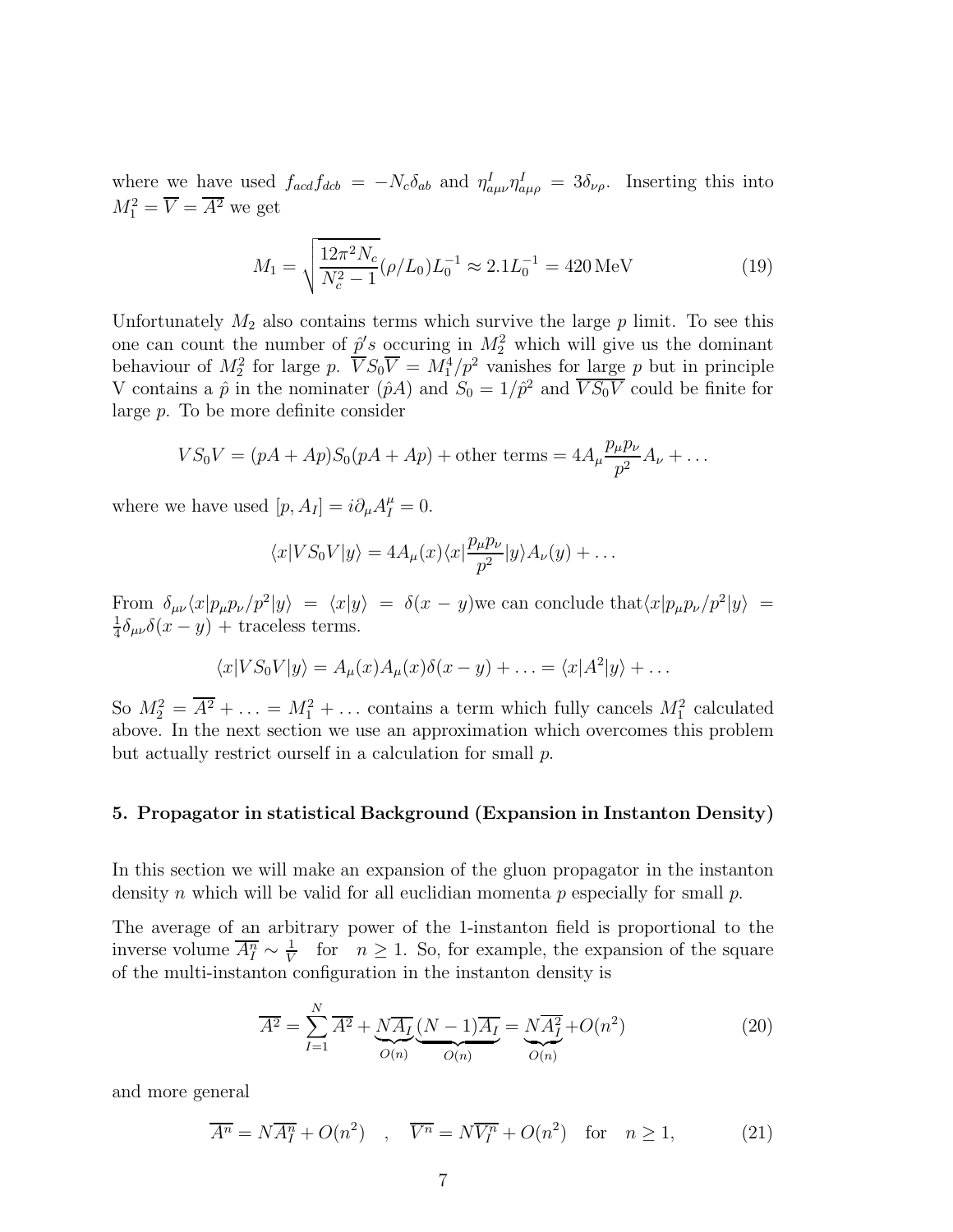<span id="page-7-0"></span>where  $V_I = V(A_I)$  defined in ([4](#page-2-0)) with A replaced by  $A_I$  and similar for T. Let us now sum up all terms in  $(11)$  linear in n:

$$
\overline{S}^{-1} = (\mathbb{1} + \overline{T} - \overline{T^2} + \overline{T^3} - \ldots)S_0^{-1} + O(n^2)
$$
  
=  $(\mathbb{1} + N(\overline{T_I} - \overline{T_I^2} + \overline{T_I^3} - \ldots))S_0^{-1} + O(n^2)$   
=  $(\mathbb{1} + N\overline{T_{eff}})S_0^{-1} + O(n^2) = S_0^{-1} + N\overline{V_{eff}} + O(n^2)$  (22)

$$
T_{eff} = T_I - T_I^2 + T_I^3 - \dots = T_I - T_I(T_I - T_I^2 + \dots) = T_I - T_I T_{eff}
$$
  
\n
$$
V_{eff} = V_I - V_I S_0 V_{eff} \implies V_{eff} = S_0^{-1} (S_0 - S_I) S_0^{-1} \text{ with}
$$
  
\n
$$
S_0^{-1} = S_0^{-1} + V_{eff} \text{ is the property to the 1 interaction background}
$$
 (24)

$$
S_I^{-1} = S_0^{-1} + V_I
$$
 is the propagator in the 1-instanton background. (24)

More generally we can make a cluster expansion of an arbitrary function of  $A$  in the following form

$$
\overline{f(A_1 + \ldots + A_N)} = \overline{f(A)} = \sum_{l=0}^{N} {N \choose l} \overline{\sum_{k=0..l} (-)^{l-k} {l \choose k} f(A_1 + \ldots + A_k)} = (25)
$$

$$
= \underbrace{f(0)}_{O(1)} + \underbrace{N\overline{f(A_1) - f(0)}}_{O(n)} + \frac{1}{2} \underbrace{N(N-1)\overline{f(A_1 + A_2) - 2f(A_2) + f(0)}}_{O(n^2)} + O(n^3)
$$

where the first line is an identity even without averaging. Inserting a Taylor expansion for  $f$  in the second line and using the indistinguishability of different instantons one can see that all monomials in the  $k$ -th term contain more or equal than  $k$  different instantons. So the average will factorize in  $k$  factors each proportional to  $n$  and therefore the k-th term is indeed proportional to  $n^k$ . It is easy to generalize (25) for two or more species of fields. If A is a field of  $N_I$  instantons and  $N_{\overline{I}}$  antiinstantons we get to first order in  $n$ 

$$
\overline{f(A)} = f(0) + N_I \overline{f(A_I) - f(0)} + N_{\overline{I}} \overline{f(A_{\overline{I}}) - f(0)} + O(n^2).
$$
 (26)

If we insert the propagator  $S$  in (26) we get

$$
\overline{S} = \overline{S(A)} = S(0) + N\overline{S(A_I) - S(0)} + O(n^2) = S_0 + N\overline{S_I - S_0} + O(n^2)
$$
 (27)

which is after inversion up to  $O(n^2)$  just (22).

#### **6. QCD Propagators**

In section 5 we have seen that it is enough to know the 1-instanton propagator to calculate  $\overline{S}$  to first order in n. Luckily this propagator is known, unfortunatly it is a bit lengthy and suffers from a divergency.

The gluon propagator  $S_{I\mu\nu}^{ab}$  with spin  $S = 1$  in adjoint color<sup>4</sup> representation  $(C = 1)$ can be constructed out of the ghost propagator  $\Delta_I^{ab}$  ( $S = 0, C = 1$ ) which is explicitly

<sup>4</sup> Often called isospin [[9\]](#page-12-0)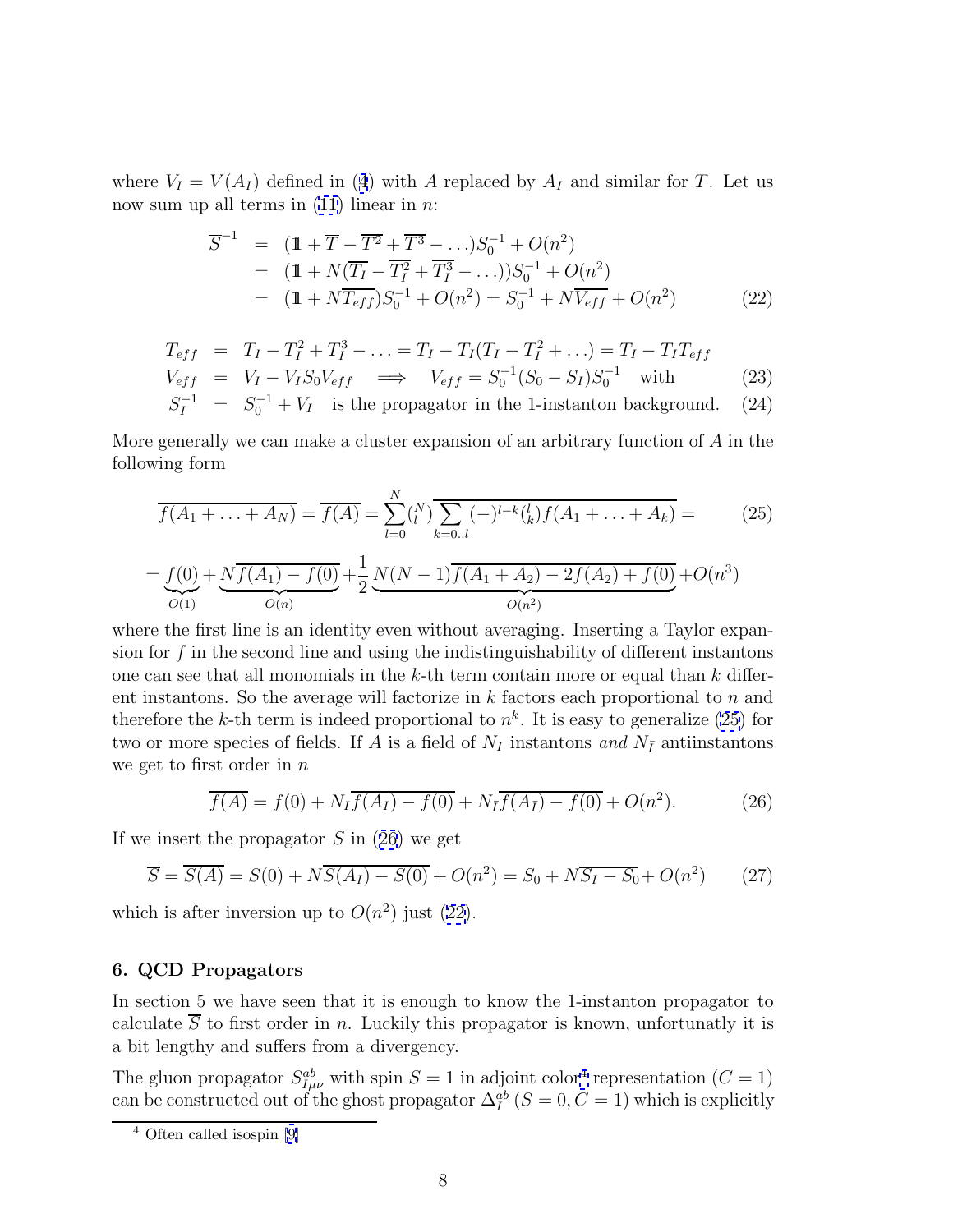<span id="page-8-0"></span>known in the 1-instanton background. The general formulas how to construct a propagator of given spin  $S$  out of the corresponding scalar propagator with same color C in a selfdual background are shown below. They are derived and more thoroughly discussed in [\[9](#page-12-0)].

Notations:

$$
A_{\mu} = T^{a} A_{\mu}^{a} , [T^{a}, T^{b}] = i\epsilon_{abc} T^{c} , T^{a} = \text{generator of } SU(2)_{c}
$$
  

$$
T^{a} = \begin{cases} 0 & \text{in scalar} & (C = 0) \\ \tau^{a}/2 & \text{in fundamental} & (C = \frac{1}{2}) \\ i\epsilon_{a} & \text{in adjoint} & (C = 1) \end{cases} \text{representation}
$$
(28)

$$
P_{\mu} = p_{\mu} + A_{\mu} \quad , \quad p_{\mu} = i \partial_{\mu} \quad , \quad \tilde{G}_{\mu\nu} = \frac{1}{2} \epsilon_{\mu\nu\rho\sigma} G_{\rho\sigma} \quad , \quad \{\gamma_{\mu}, \gamma_{\nu}\} = 2 \delta_{\mu\nu}
$$

Spin 0 propagator  $\tilde{\Delta}$ :

$$
\tilde{\Delta}^{-1} = P^2 \implies \tilde{\Delta} = P^{-2} \tag{29}
$$

 $Spin \frac{1}{2}$  propagator S: (not used but only stated for completeness)

$$
S^{-1} = P \psi = \gamma_{\mu} P^{\mu} \implies S = P \tilde{\Delta} \frac{1 + \gamma_5}{2} + \tilde{\Delta} P \frac{1 - \gamma_5}{2} \quad \text{for} \quad G_{\mu\nu} = \tilde{G}_{\mu\nu} \tag{30}
$$

Spin 1 Propagator S:

$$
S_{\mu\nu}^{-1} = P^2 \tilde{\Delta}_{\mu\nu} + 2i G_{\mu\nu} - (1 - \frac{1}{\xi}) P_{\mu} P_{\nu} \implies
$$
  
\n
$$
S_{\mu\nu} = q_{\mu\nu\rho\sigma} P_{\rho} \tilde{\Delta}^2 P_{\sigma} - (1 - \xi) P_{\mu} \tilde{\Delta}^2 P_{\nu} \quad \text{for} \quad G_{\mu\nu} = \tilde{G}_{\mu\nu},
$$
  
\n
$$
q_{\mu\nu\rho\sigma} = \delta_{\mu\nu} \delta_{\rho\sigma} + \delta_{\mu\rho} \delta_{\nu\sigma} - \delta_{\mu\sigma} \delta_{\nu\rho} + \epsilon_{\mu\nu\rho\sigma}.
$$
\n(31)

There are some comments in order. The above formulas are valid for an arbitrary color representation, we will need them only for  $C = 1$ . For  $S \neq 1$  there are zeromodes and the propagator is only the inverse of the kernel in a subspace orthogonal to the zeromodes. The implications and problems will be discussed in section 8 when they show up explicitly. The Spin 1 kernel is the quadratic term of the QCD-Langrangian [\(1\)](#page-1-0) with gauge fixing term  $\frac{1}{2\xi}(D_{\mu}^{ab}B_{\mu}^{b})^{2}$  in slight generalisation to the  $\xi = 1$  case considered previously.

With

$$
\Pi(x) = 1 + \frac{\rho^2}{x^2} \quad , \quad F(x, y) = 1 + \rho^2 \frac{(\tau x)}{x^2} \frac{(\tau^{\dagger} y)}{y^2} \quad , \tag{32}
$$
\n
$$
\tau_{\mu} = (\vec{\tau}, i) \quad , \quad \tau_{\mu}^{\dagger} = (\vec{\tau}, -i) \quad , \quad \tau_{\mu}\tau_{\nu}^{\dagger} = \delta_{\mu\nu} + i\bar{\eta}_{a\mu\nu}\tau_a
$$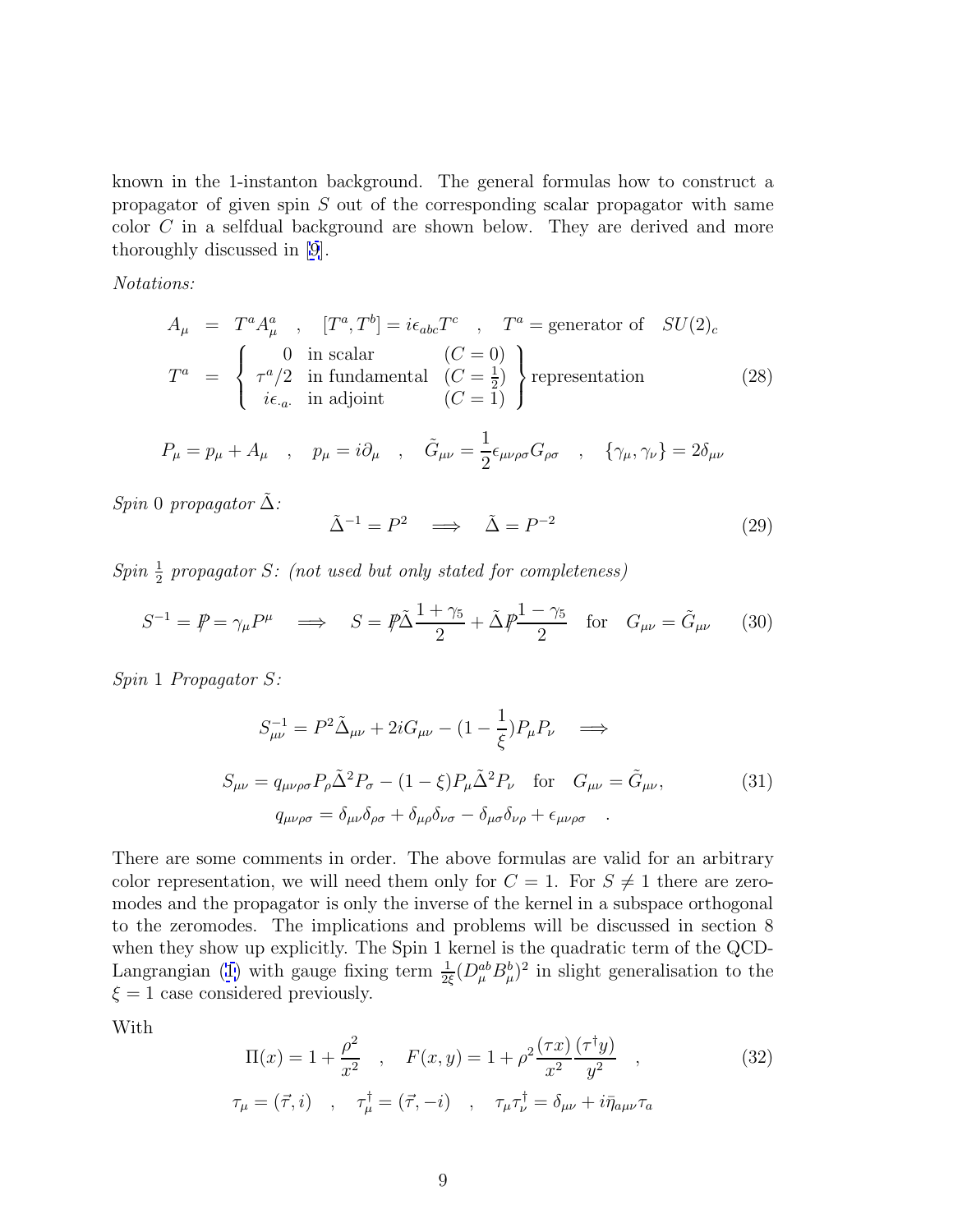<span id="page-9-0"></span>we can write the ghost propagator for 1 instanton in the form [\[9\]](#page-12-0)

$$
\Delta_{I}^{ab}(x,y) = \frac{\frac{1}{2}\text{tr}\,\,\tau_{a}F(x,y)\tau_{b}F(y,x)}{4\pi^{2}(x-y)^{2}\Pi(x)\Pi(y)} = \n= \frac{\delta_{ab}}{4\pi^{2}(x-y)^{2}} - \frac{\rho^{2}\delta_{ab}}{4\pi^{2}(x^{2}+\rho^{2})(y^{2}+\rho^{2})} + \frac{2\rho^{2}\epsilon_{abc}\bar{\eta}_{c\mu\nu}x_{\mu}y_{\nu}}{4\pi^{2}(x-y)^{2}(x^{2}+\rho^{2})(y^{2}+\rho^{2})} + \frac{2\rho^{4}(((xy)^{2}-x^{2}y^{2})\delta_{ab}+\epsilon_{abc}\bar{\eta}_{c\mu\nu}x_{\mu}y_{\nu}+\bar{\eta}_{a\mu\nu}\bar{\eta}_{b\rho\sigma}x_{\mu}y_{\nu}x_{\rho}y_{\sigma}}{4\pi^{2}(x-y)^{2}(x^{2}+\rho^{2})x^{2}(y^{2}+\rho^{2})y^{2}} \tag{33}
$$

For simplicity we have placed the instanton at the origin  $z_I = 0$  in standard orientation  $O^{ab} = \delta^{ab}$ . It is possible to write down the gluon propagator  $S_{I\mu\nu}^{ab}$  explicitly in which we are finally interested in using ([31](#page-8-0)) but the expression will be rather lengthy. While  $\Delta_I^{ab}$  can be averaged and represented in momentum space exactly with the help of modified Bessel functions this seems not to be possible for  $S_{I\mu\nu}^{ab}$  and we have to expand  $\overline{S}$  for large and/or small momenta (or work much harder to solve the complicated integrals in terms of special functions). So we will never use the full expression for S.

#### **7. Propagators for small momentum**

The calculation simplifies significantly if we expand  $\overline{\Delta}(p)$  or  $\overline{S}(p)$  for small momentum. Because p always occurs in the dimensionless quantity  $(p\rho)$  the lowest order in p can be found by keeping only terms of lowest order in  $\rho$  or differently stated: Small p corresponds to large x and for  $x \gg \rho \rho$  is neglegible. To warm up let us start with  $\Delta$  from (33):

$$
\Delta_{I}^{ab} = \Delta_{0}^{ab} - \rho^{2} W^{ab} + O(\rho^{4})
$$
\n
$$
\Delta_{0}^{ab}(x, y) = \frac{\delta_{ab}}{4\pi^{2}(x - y)^{2}}
$$
\n
$$
W^{ab}(x, y) = \frac{\delta_{ab}}{4\pi^{2}x^{2}y^{2}} + \frac{2\epsilon_{abc}\bar{\eta}_{c\mu\nu}x_{\mu}y_{\nu}}{4\pi^{2}(x - y)^{2}x^{2}y^{2}}
$$
\n(34)

 $\Delta_0(p) = 1/p^2$  is the free  $(A^a_\mu \equiv 0)$  ghost propagator. After reintroducing the instanton position z we can now average  $\Delta_0 - \Delta_I$ . The  $\epsilon$ -term in W will be killed by averaging over the instanton orientation:

$$
\langle x|\overline{\Delta_0^{ab}-\Delta_I^{ab}}|y\rangle = 4\pi^2\delta_{ab}\rho^2\frac{1}{V_4}\int \frac{d^4z}{4\pi^2(x-z)^24\pi^2(z-y)^2} ,\qquad (35)
$$

The last integral is infrared diverent but noticing that  $1/4\pi^2(x-y)^2$  is the fourier transformation of  $1/p^2$  we can rewrite the above expression in the form

$$
V_4\langle x|\overline{\Delta_0-\Delta_I}|y\rangle = 4\pi^2\rho^2 \int d^4z \langle x|\frac{1}{p^2}|z\rangle \langle z|\frac{1}{p^2}|y\rangle = 4\pi^2\rho^2 \langle x|\frac{1}{p^4}|y\rangle
$$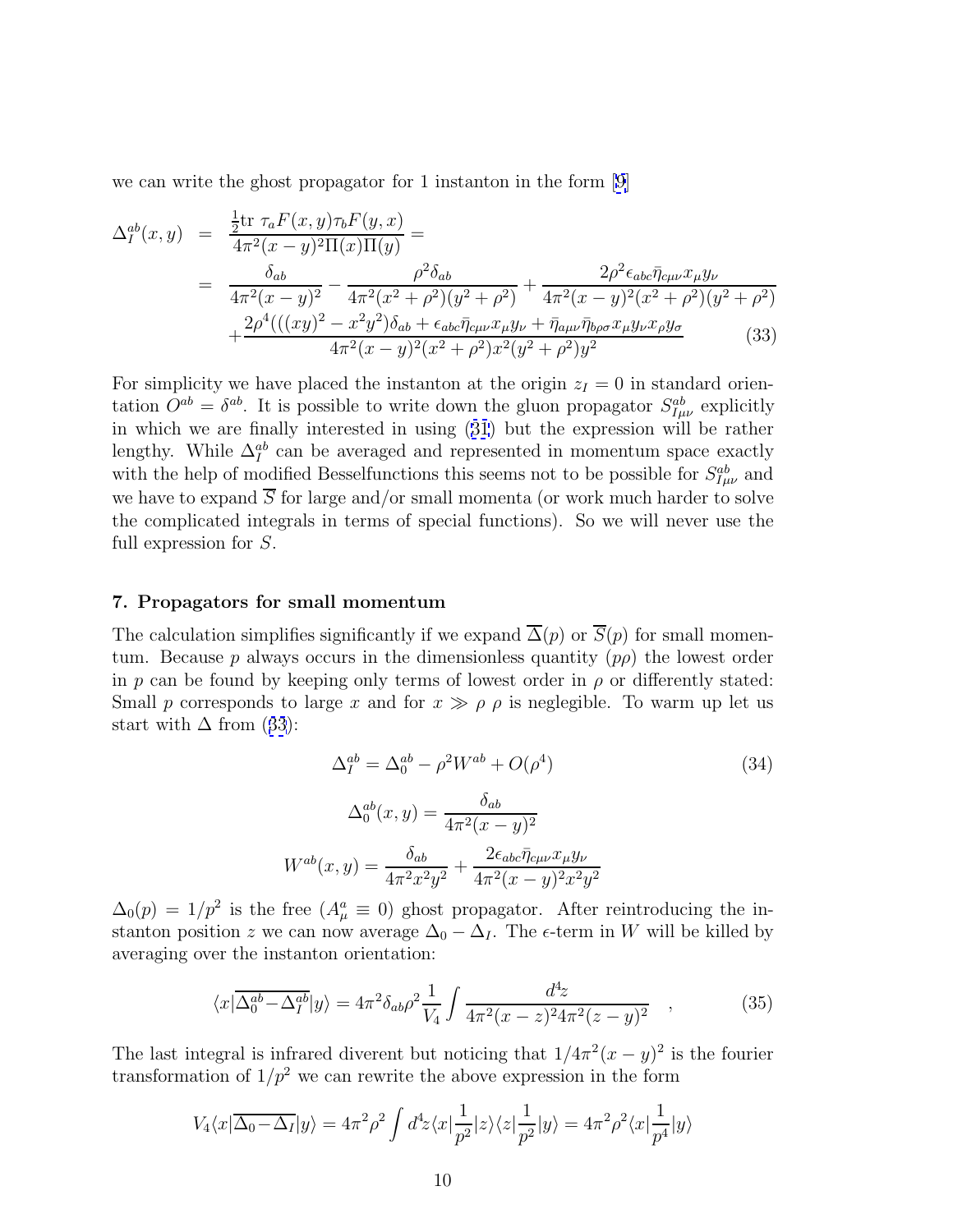The divergence is now hidden in the fact that the coordinate representation of  $p^{-4}$ does not exist. In fact we are not interested in the coordinate representation but in the momentum representation and so the divergence is spurious. Inserting  $\Delta$  in ([23](#page-7-0)) we get

$$
\overline{V}_{eff}^{ghost} = \Delta_0^{-1} \overline{\Delta_0 - \Delta_I} \Delta_0^{-1} = p^2 \frac{4\pi^2 \rho^2}{V_4} \frac{1}{p^4} p^2 = \frac{1}{V_4} 4\pi^2 \rho^2 = \rho^2 p^4 \overline{W}
$$
 (36)

and finally

$$
M_{ghost}^2(p=0) = N\overline{V}_{eff} = 4\pi^2 \rho^2 n \approx (420 \text{MeV})^2
$$

which has to be inserted in the ghost propagator  $\overline{\Delta}_{ab} = \delta_{ab}(p^2 + M_{ghost}^2(p))^{-1}$ .

What can we learn from this? At first  $M \neq 0$ . A scalar particle moving in the instanton background gets a dynamical soft mass. The pole at  $p = 0$  has vanished. Secondly  $M(p \to 0)$  is finite. reasonable to think that M is bounded (has no poles) at least in the Euclidian region  $p^2 > 0$ . From an exact averaging of ([33](#page-9-0)) one can see that M is finit for all momenta [[10](#page-12-0)]. This was our motivation to prefer the representation [\(11\)](#page-4-0) instead of [\(9](#page-3-0)). Let me make a last comment on this inversion. In ordinary perturbation theory one calculates the one loop self energy, sums up the series of one loop two consecutive loops and so on to bring the selfenergy in the denominator of the propagator which actually is equivalent to a simple inversion and hopes to improve the result with this partial resummation. The arguments for doing this are not better or weaker than here - they are essentially the same.

Let us now calculate the gluon mass at zero momentum along the same lines. To do this we must insert [\(34\)](#page-9-0) into ([31](#page-8-0)). Expanding also  $P_{\mu}$  up to order  $\rho^2$ 

$$
P_{\mu} = p_{\mu} + \rho^2 \breve{A}_{\mu} + O(\rho^4) \quad , \quad \breve{A}_{\mu} = \frac{2F_a \bar{\eta}_{a\mu\nu} x_{\nu}}{x^4}
$$

we get

$$
P_{\mu}\Delta^2_{I}P_{\nu} = p_{\mu}\Delta_{0}p_{\nu} - \rho^2 p_{\mu}(\Delta_{0}W + W\Delta_{0})p_{\nu} + \rho^2(p_{\mu}\Delta_{0}\breve{A}_{\nu} + \breve{A}_{\mu}\Delta_{0}p_{\nu}) + O(\rho^4)
$$

The free gluon propagator in  $R_{\xi}$ -gauge is well known or can be obtained from [\(31](#page-8-0)) setting  $G_{\mu\nu}=0$ :

$$
S_{\mu\nu}^{0} = q_{\mu\nu\rho\sigma} p_{\rho} \Delta_{0}^{2} p_{\sigma} - (1 - \xi) p_{\mu} \Delta_{0}^{2} p_{\nu} = \frac{1}{p^{2}} (\delta_{\mu\nu} - (1 - \xi) \frac{p_{\mu} p_{\nu}}{p^{2}})
$$
  

$$
S_{\mu\nu}^{0} - S_{\mu\nu}^{I} = \rho^{2} [q_{\mu\nu\rho\sigma} p_{\rho} (\Delta_{0} W + W \Delta_{0}) p_{\sigma} - (1 - \xi) p_{\mu} (\Delta_{0} W + W \Delta_{0}) p_{\mu}]
$$
  

$$
\overline{S_{\mu\nu}^{0} - S_{\mu\nu}^{I}} = 2\rho^{2} \overline{W} (p^{2} \delta_{\mu\nu} - (1 - \xi) p_{\mu} p_{\nu}) = 2\rho^{2} p^{2} \overline{W} S_{\mu\nu}^{0}
$$

where we have used in the last line that  $p$  comutes with averaged quantities like  $W$ .

$$
\overline{V}_{eff}^{gluon} = S_0^{-1} \overline{S_0 - S_I} S_0^{-1} = 2\rho^2 p^2 S_0^{-1} \overline{W}
$$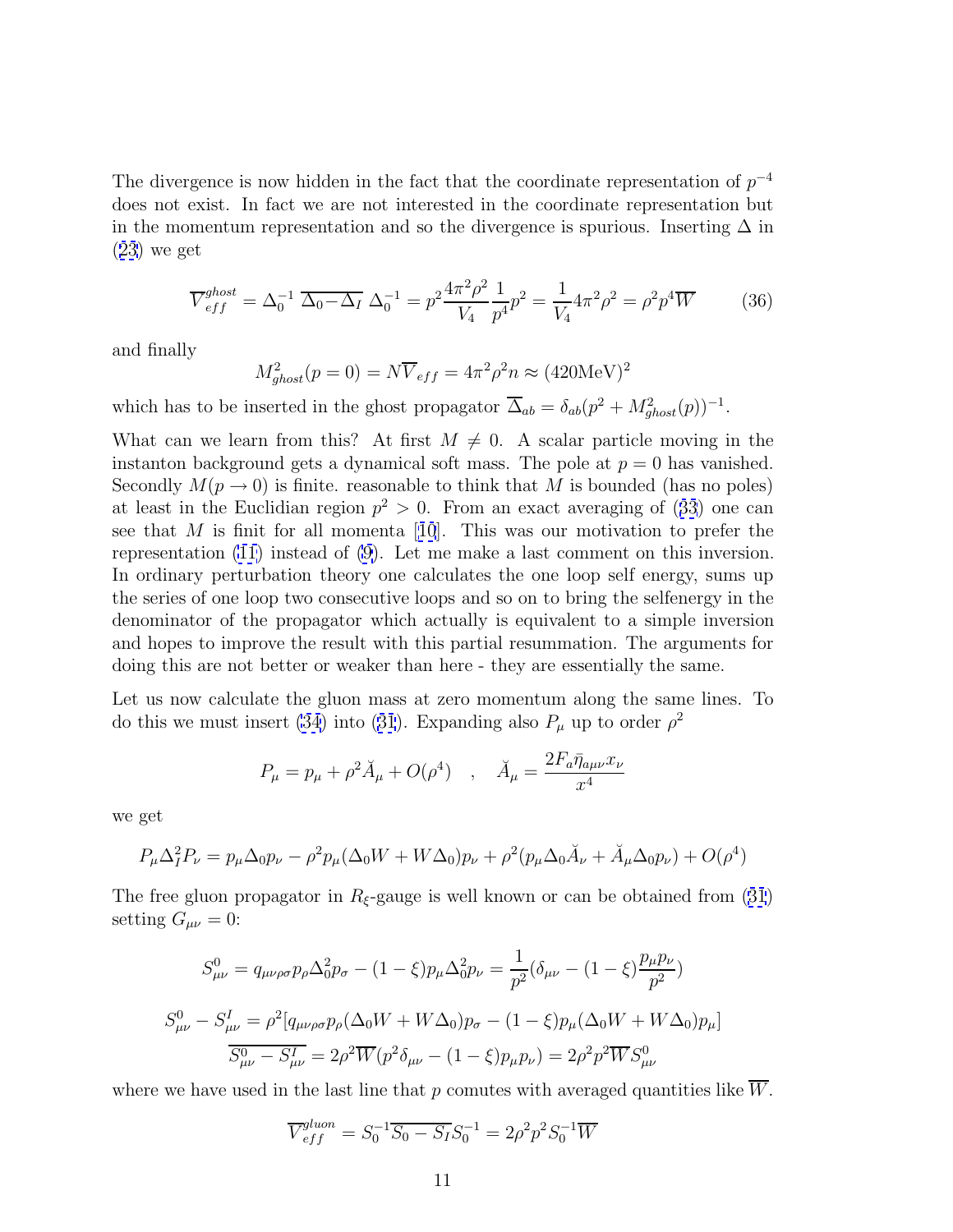<span id="page-11-0"></span>
$$
\overline{S}^{-1} = S_0^{-1} + N \overline{V_{eff}^{gluon}} = S_0^{-1} (1 + 2M_{ghost}^2(0)/p^2)
$$

$$
\overline{S} = \frac{p^2 S_0}{p^2 + M_{ghost}^2(0)} = \frac{\delta_{\mu\nu} - (1 - \xi) \frac{p_{\mu}p_{\nu}}{p^2}}{p^2 + M_{gluon}^2(p^2)} \quad \text{with}
$$

$$
M_{gluon}^2(p^2) = 2M_{ghost}^2(0) + O(p^2)
$$

Maybe the relation  $M_{gluon} \approx 2M_{ghost}$  is valid even for larger p. Till now we have dealt with 2-color QCD  $N_c = 2$ . The extension of our result to the real world needs a thorough adaption of all formulas in this work and [[9\]](#page-12-0) to  $N_c = 3$ . After averaging there will appear several factors  $N_c/(N_c^2-1)$  like in [\(19\)](#page-6-0) and  $3/(N_c^2-1)$  compared to 2/3 and 1 in the  $N_c = 2$ -case. So most probable  $M_{gluon}^2$  has to be multiplied with a factor between 3/8 and 1/2 yielding a gluon mass of approximately 400MeV for  $N_c = 3$ .

#### **8. Conclusions and further developments**

In our whole calculation we have ignored the zeromodes. All gluon field fluctuations must be orthogonal to these which is achieved by using a gluon propagator orthogonal to the zeromodes or otherwise stated by subtracting out from [\(31\)](#page-8-0) the projections on the zeromode subspace. This procedure also deletes a divergence comming from the second term in ([33](#page-9-0)) squared. There are some further problems to be solved because the scalar product of the zeromodes with the propagator does not exist [[9](#page-12-0)]. But all this concerns a term which is proportional to  $\rho^4$  which was irrelevant in our zero momentum approximation. Also the principle mechanism of mass generation does not depend on the zeromodes which can be seen from the ghost propagator because in the spin 0 case there are no zeromodes. This should be contrasted with the fermionic case where the zeromode are the main ingredient for mass generation and the so called zeromode approximation simplifies calculations enormously.

The next step may be the calculation of some gauge invariant correlation function like a glueball correlator or topological susceptibility. As usual this involves products and integrals over propagators but with the difference that we have to use [\(31](#page-8-0)) instead of the simple free propagator. Without further simplification this may cause a headache.

## **References**

- [1] **R. Rajaraman**: Solitons and Instantons; North-Holland, 1982
- [2] **G. 't Hooft**: Phys.Rev. D14 (1976) 3432
- [3] **D.I. Dyakonov, V.Yu. Petrov**: Nucl.Phys. B245 (1984A) 259; B272 (1985B) 457